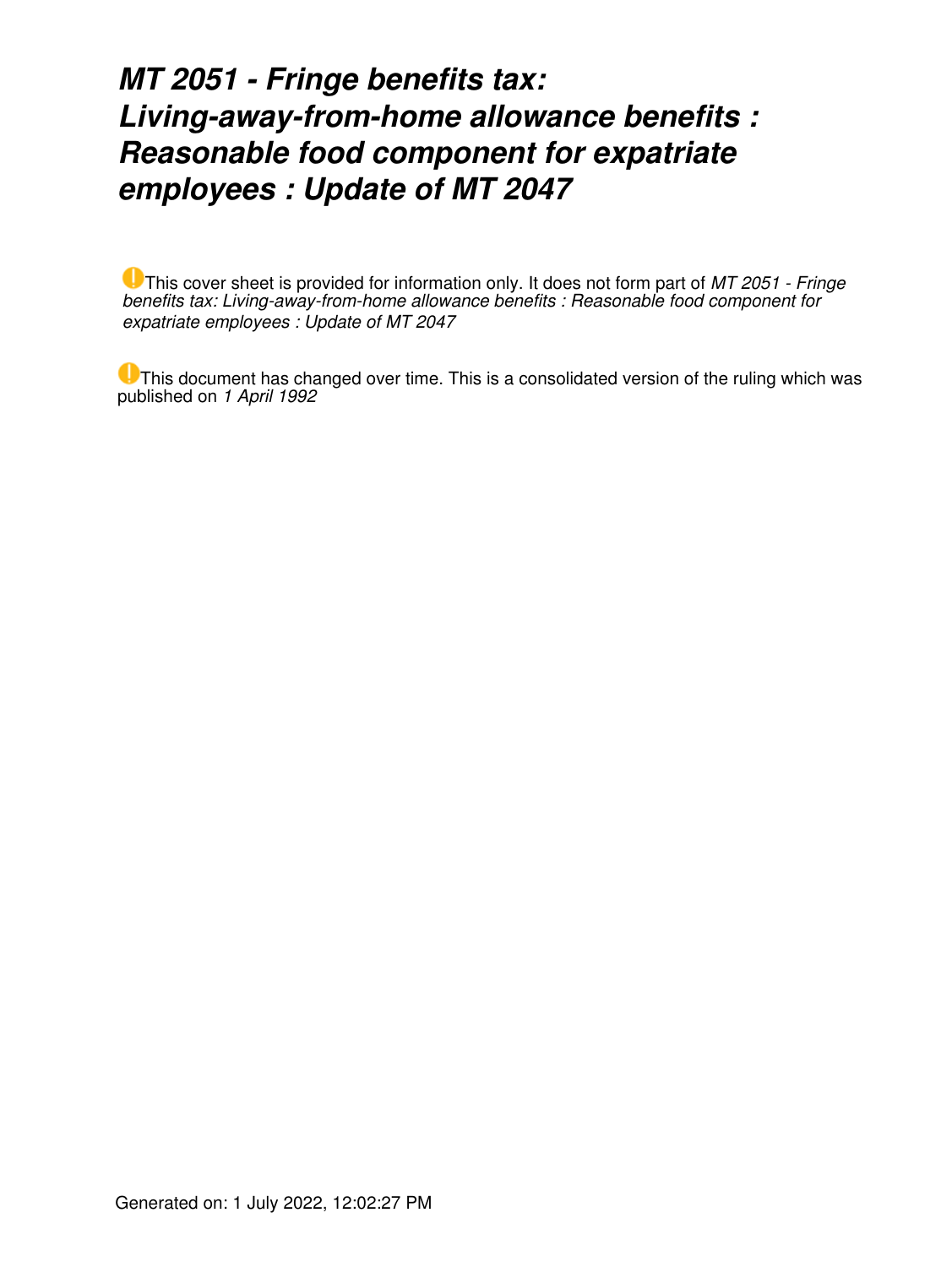**Australian Taxation Office**

FOI status may be released page 1 of 2

Taxation Ruling

**MT 2051**

#### **Taxation Ruling**

Fringe benefits tax: Living-away-from-home allowance benefits : Reasonable food component for expatriate employees : Update of MT 2047

*Miscellaneous Tax Rulings do not have the force of law. Each decision made by the Australian Taxation Office is made on the merits of each individual case having regard to any relevant Ruling.*

#### **What this Ruling is about**

1. This Ruling itemises the amounts that we accept as a reasonable food component of a living-away-from-home allowance paid to expatriate employees in various family situations for the fringe benefits tax year ended 31 March 1992.

2. This Ruling is intended to be read in conjunction with Taxation Ruling MT 2040. Updates of MT 2040 were issued for the years ended 31 March 1989 (viz. MT 2043), 31 March 1990 (viz. MT 2045) and 31 March 1991 (viz. MT 2047).

## **Ruling**

3. The reasonable food component for the fringe benefits tax year ended 31 March 1992, as shown below, has been indexed in line with movements in the food subgroup of the Consumer Price Index:

per week

| One adult                     | \$119 |
|-------------------------------|-------|
| Two adults                    | \$190 |
| Three adults                  | \$214 |
| Two adults and one child      | \$214 |
| Two adults and two children   | \$214 |
| Two adults and three children | \$250 |
|                               |       |

**other Rulings on this topic**

**MT 2030 MT 2040 MT 2043 MT 2045 MT 2047**

| contents                  | para |  |
|---------------------------|------|--|
| What this Ruling is about | 1    |  |
| <b>Ruling</b>             | 3    |  |
| Date of effect            | 5    |  |